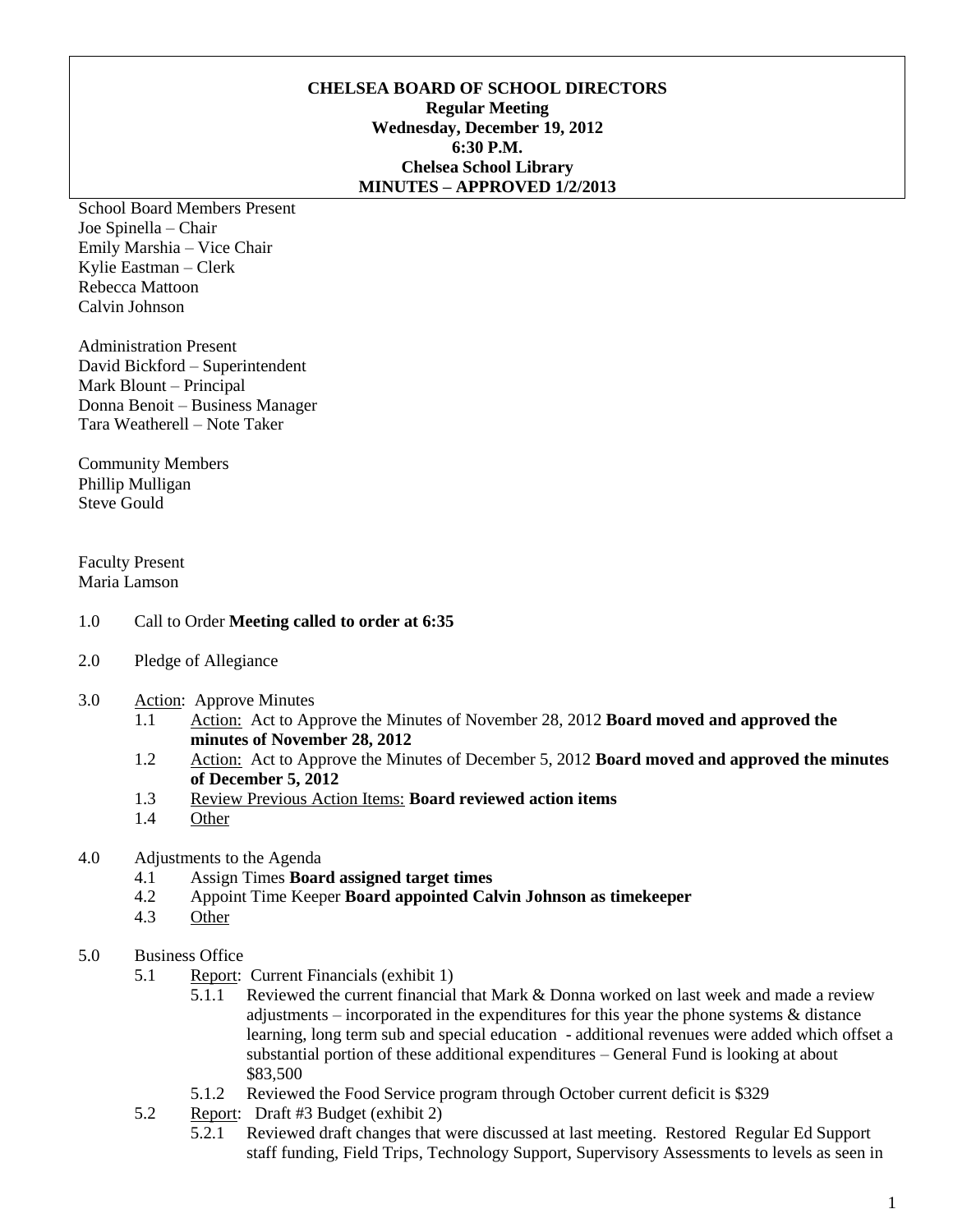first draft. Equalized Pupils numbers came in which has gone up this resulted in a lower tax increase than was initially thought would happen

- 5.2.2 Reviewed the items that were removed from the draft budget previously for Donna to add back in and to remove the items that were budgeted for next year that will actually be used with this year's funds.
- 5.3 Report:
- 5.4 Other:
- 6.0 Correspondence
	- 6.1 VT Department of Taxes Property Value Review
	- 6.2 Thank you for silent auction donation
	- 6.3 National Assc of Secondary Principals Newsletter
	- 6.4 Other
- 7.0 Public Comments
	- 7.1 Other Steve Gould is the representative for EC Fiber it is now available in the Town of Chelsea David has advised that they would need to contact the OWSU office and get the bid details and present the bid to OWSU
- 8.0 Public Hearing on Policy to Prevent Bullying
	- 8.1 Report: Bullying Prevention Policy: Reviewed updated language since reading of drafts 1 and 2. Policy to include bullying prevention with regard to adults staff as well as students
	- 8.2 Action: Act to Adopt Bullying Prevention Policy (exhibit 3) **Board moved and approved the adoption of the Policy on the Prevention of Bullying with updated language.**
	- 8.3 Action: Act to Adopt Bullying Prevention Procedures (exhibit 4) **Board moved and approved the adoption of the Bullying Prevention Procedures with updated language.**

# 9.0 Principal

- 9.1 Report: Principal's Report (exhibit 5)
	- 9.1.1 Pete Sutherland's visit to CPS was in The Herald
	- 9.1.2 Winter Concert was held December  $6<sup>th</sup>$  **many thanks to Mrs. Chambers and other staff that assisted in the production/decoration/organization of the event.**
	- 9.1.3 Anne Stephens has volunteered her time to support the theatre and drama
	- 9.1.4 VT Schoolhouse Consultant Jon Udis rescheduled elementary classroom/specials observations for the week of January 7
	- 9.1.5 Communication/Phone Upgrades will be taken place in January
	- 9.1.6 CPS Emergency Response Plan is in the final draft **many thanks to Terry Libby,** 
		- **Charlotte Faccio, Mindy Farnham and Kelly Doyle for their assistance**
	- 9.1.7 CPS receive Mascoma Savings Bank Foundation Grant that Nurse Charlotte Faccio applied for, this will be used for a new vision screener and for a hand held pulse oximeter
	- 9.1.8 PSAT results arrived Mindy Farnham has scheduled meetings with students
	- 9.1.9 As of December 10, 2012 most professional faculty have been observed in first round formal observations.
- 9.2 Other:
- 10.0 Superintendent
	- 10.1 Report:
	- 10.2 Act 150 School Choice David recommends that on the basis of CPS enrollment that CPS should authorize 3 students can transfer out and 3 students can transfer in. **Board moved and approved the Superintendent's recommendation to maintain the current levels for the School Choice Rate ( 3 incoming and 3 outgoing).**
	- 10.3 State Board of Education meet on Tuesday State Board voted that the State Board of Education needs to do a report on feasibility to break up the Windsor Northeast Supervisory Union
	- 10.4 Discussed the topics for the Legislative Session
	- 10.5 Other: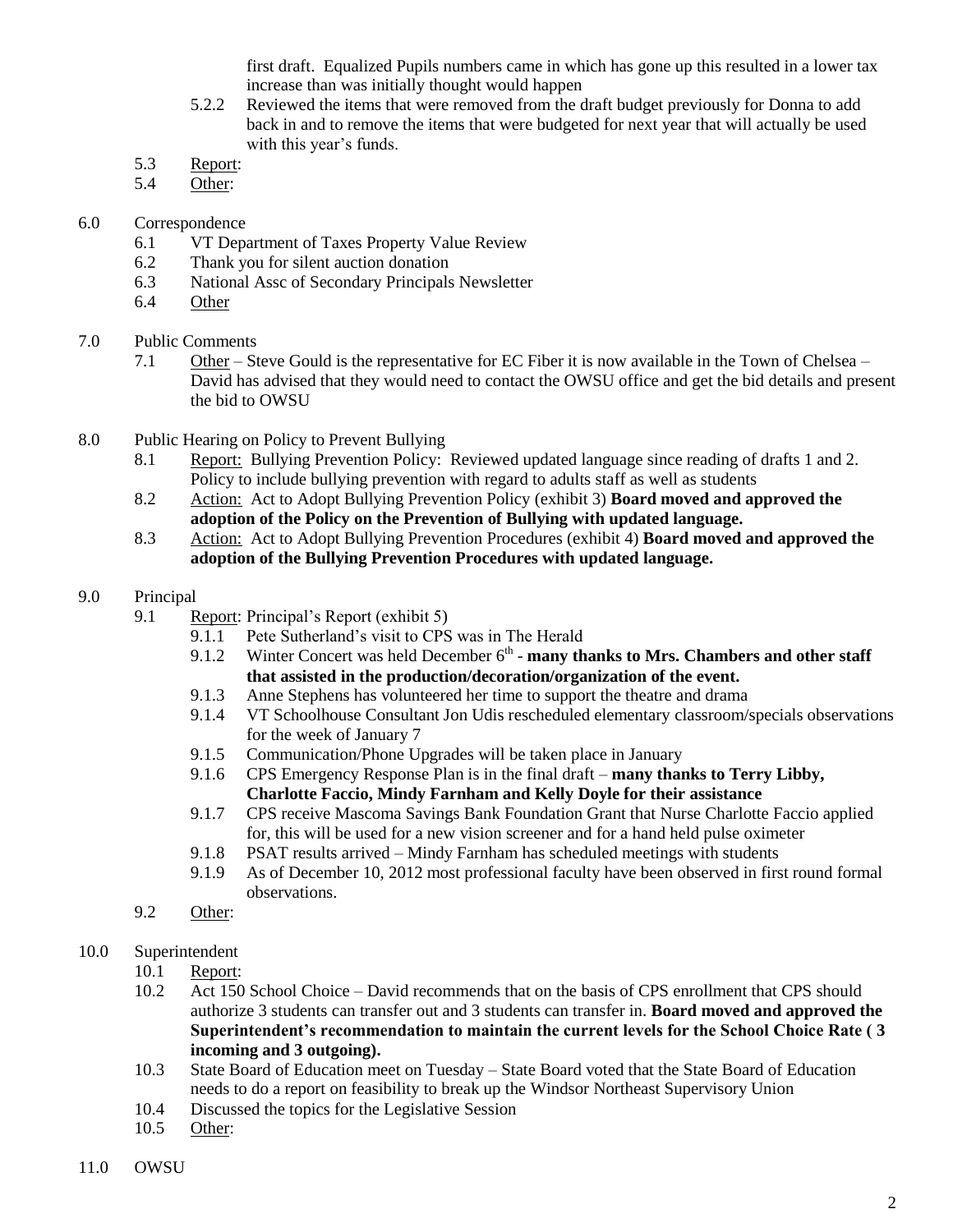- 11.1 Report: Report from Full Board Meeting: December 6, 2012 11.1.1 Reviewed the Full Board Meeting and what took place for discussions
- 11.2 Future Meeting Dates: December 13, 2012 @ 6:00 PM – Negotiations at South Royalton December 20, 2012 @6:30 PM – Executive Committee Meeting at OWSU (if needed)
- 12.0 RTCC Representative
	- 12.1 Report:
	- 12.2 Other:
- 13.0 Old Business
	- 13.1 Report:
	- 13.2 Other:

### 14.0 New Business

- 14.1 Report: Energy Committee Phillip Mulligan & Steve Gould Presenting
	- 14.1.1 Energy Audit was received via email by the board this afternoon
	- 14.1.2 Phillip & Steve discussed with Jon Haehnel that part of his contract is come to the board and present and discuss findings & solutions – would like to make this more of an event for the community **Mark is going to provide copies of the Energy Audit to Phillip & Steve because they did not get this – they have not been involved in the process so far. Mark will work with coordinating a time for this to happen with Jon, Terry, Phillip & Steve and other possible interested parties.**
	- 14.1.3 Discussed any open grants or rebates that are available to implement the recommendations, Energy Committee will assist in applying for these
	- **14.1.4 Next Step – schedule a meeting to occur at the 2nd Meeting in January with Phillip, Steve, Terry and the Board to review the report and determine priorities of implementation**
	- **14.1.5** Steve mentioned looking into the school having solar panels installed and offering it to others in town – this would normally be funded by private investors – school would save and other members of the community – becomes an Energy Coop – Steve would be very interested in looking into this further – **Board is in support of Steve starting to look into how this works and what would be involved**
- 14.2 Report: Update on Negotiations
	- 14.2.1 Had first meeting in South Royalton, did some brainstorming on procedures and goals for the process. Will be meeting the  $1^{st}$  &  $3^{rd}$  Thursday every month – will work in the collaborative approach to make decisions all meetings will be held in South Royalton
- 14.3 Other:
- 15.0 Future Agenda Items:
	- 15.1 Special Revenue Funds
	- 15.2 Other
- 16.0 Future Chelsea Meetings
	- 16.1 Regular Meetings January 2, 2013 @ 6:30 PM January 16, 2013 @ 6:30 PM

# 17.0 Other Business

17.1 Chelsea was listed in the Top 10 Schools Nationwide Whole Grains Council

- 18.0 Executive Session: *(Personnel)* **Action: Board invited Superintendent in to executive session.**
	- 18.1 Entered session at 9:11
	- 18.2 Return to public session @ 10:00
	- 18.3 **Action: Board moved and approved to offer Mark Blount the position of permanent principle. The Board authorized Superintendent, David Bickford to negotiate a 2 year contract with Mark Blount.**